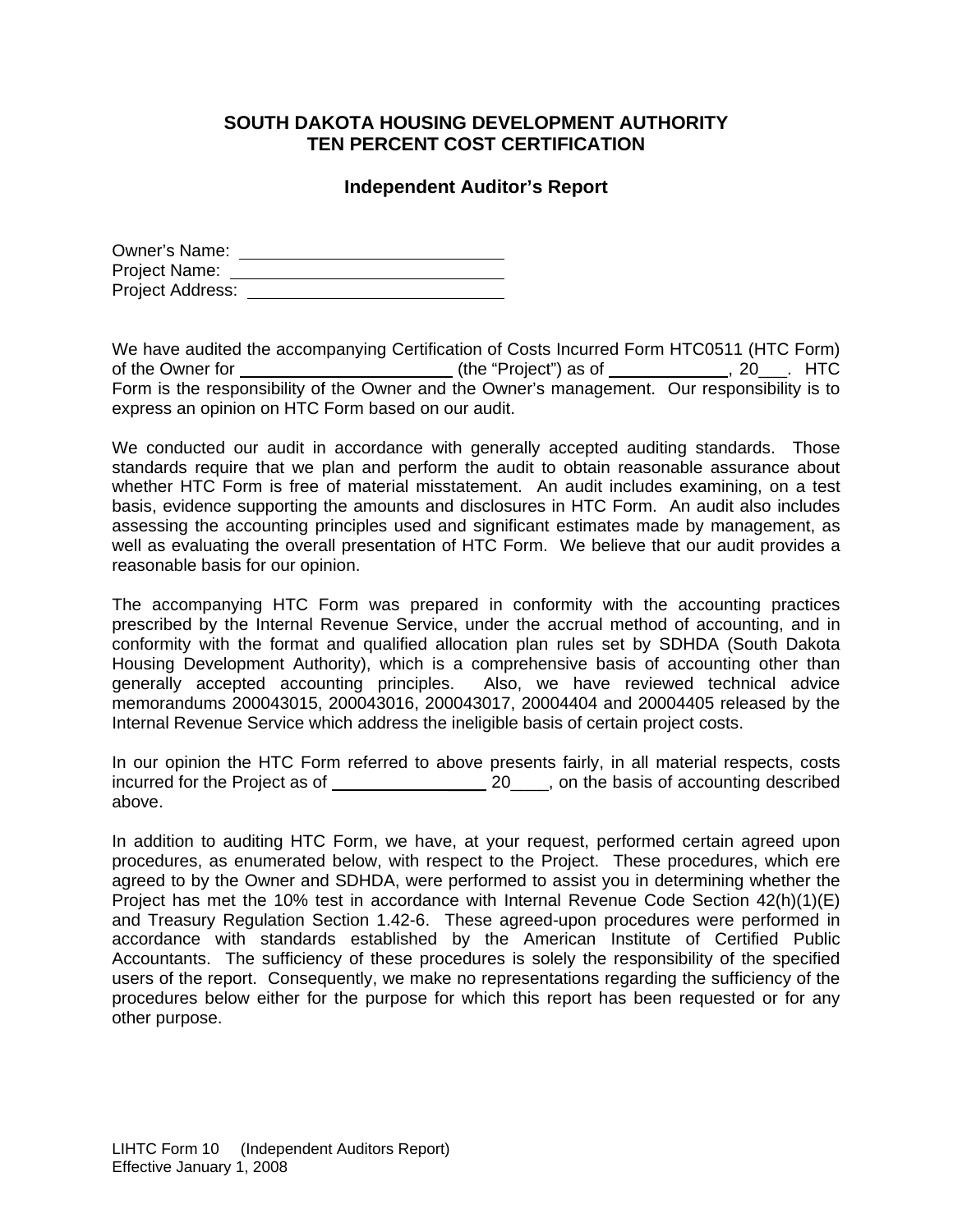We performed the following procedures:

- We calculated, based on estimates of total development costs provided by the Owner, the Project's total reasonably expected basis, as defined in Treasury Regulation Section 1.42-6, to be \$ \_\_\_\_ as of , 20\_\_\_\_.
- We calculated the reasonably expected basis incurred by the Owner as of  $20$  .
- We calculated the percentage of the development fee incurred by the Owner as of  $, 20$ , to be  $, 20$ , to be  $, 20$ , to be  $, 20$ ,  $, 20$ ,  $, 20$ ,  $, 20$ ,  $, 20$ ,  $, 20$ ,  $, 20$ ,  $, 20$ ,  $, 20$ ,  $, 20$ ,  $, 20$ ,  $, 20$ ,  $, 20$ ,  $, 20$ ,  $, 20$ ,  $, 20$ ,  $, 20$ ,  $, 20$ ,  $, 20$ ,  $, 20$ ,  $, 20$ ,  $, 20$ ,  $,$
- We compared the reasonably expected basis incurred as of \_\_\_\_\_\_\_\_\_\_\_\_\_\_\_\_\_,20\_\_\_\_, to the reasonably expected basis of the Project, and calculated that \_\_\_\_\_\_\_\_\_% had been incurred as of \_\_\_\_\_\_\_\_\_\_\_\_\_\_\_\_\_\_\_\_\_\_\_\_\_\_\_, 20\_\_\_\_\_.
- We determined that the Owner uses the accrual method of accounting, and has not included any construction costs in carryover allocation basis that have not been property accrued.
- Based on the amount of total reasonably expected basis listed above, for the Owner to met the 10% test in accordance with Internal Revenue Code Section 42(h)(1)(E) and Treasury Regulation Section 1.42-6, we calculated that the Project needed to incur at least \$ of costs prior to December 31, 20\_\_\_\_. As of \_\_\_\_\_\_\_\_\_\_\_\_\_\_\_\_\_, 20\_\_\_, costs of at least \$ had been incurred, which is approximately 1.1 more total the total reasonably expected basis of the Project.

We were not engaged to, and did not perform an audit of the Owner's financial statement or of the project's total reasonably expected basis. Accordingly, we do not express such an opinion. Had we performed additional procedures, other matters might have come to our attention that would have been reported to you.

This report is intended solely for the information and use of the Owner and the Owner's management and for filing with SDHDA and should not be used by those who have not agreed to the procedures and taken responsibility for the sufficiency of the procedures for their purposes.

I declare and affirm under the penalties of perjury that the claim (petition, application, information) has been examined by me, and to the best of my knowledge and belief, is in all things true and correct.

| Signature:  | <u> 1989 - Jan Samuel Barbara, martin a shekara 1980 - An an A</u> |
|-------------|--------------------------------------------------------------------|
| Title       |                                                                    |
| City, State |                                                                    |
| Date        |                                                                    |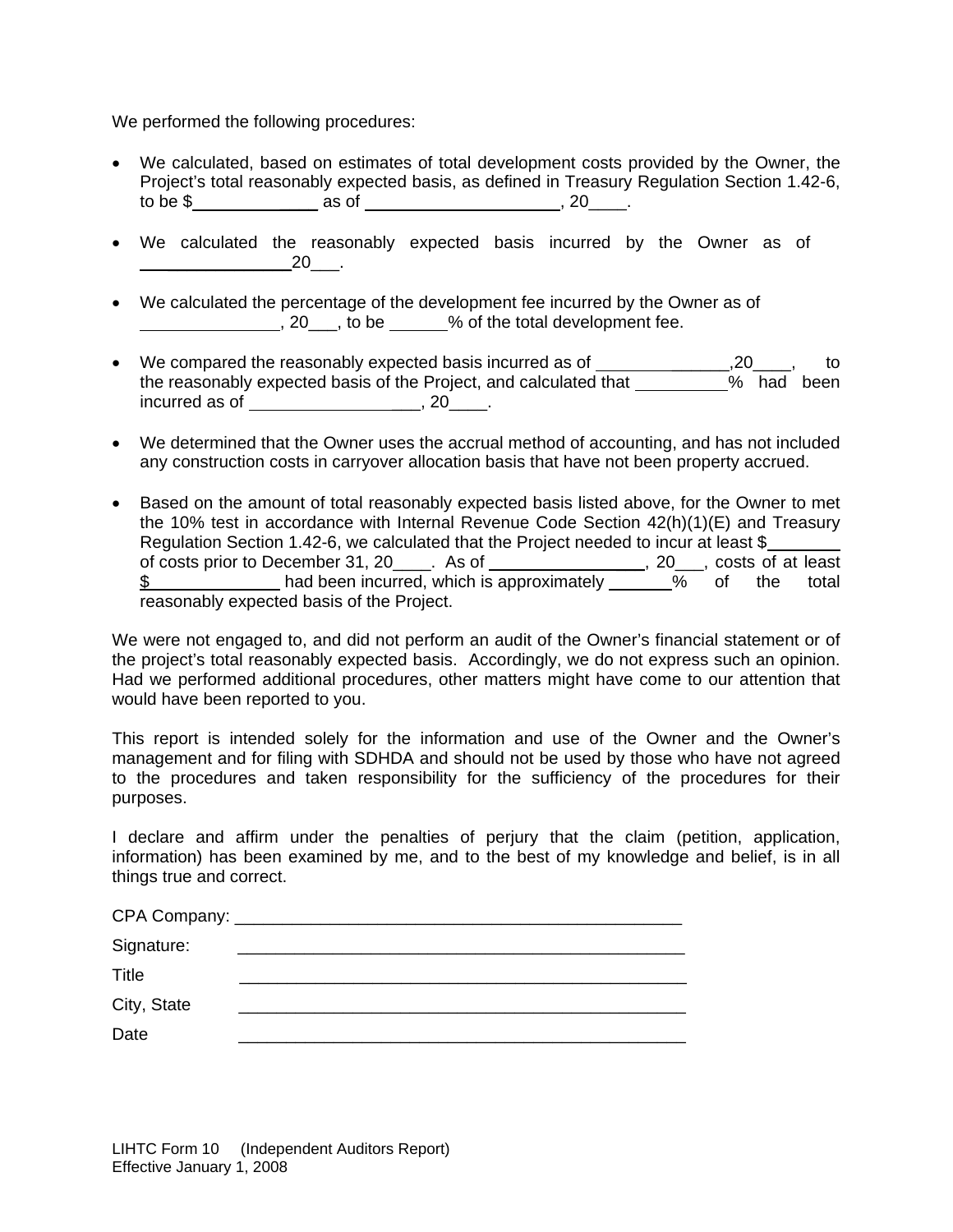|                 | SOUTH DAKOTA HOUSING DEVELOPMENT AUTHORITY<br>CPA's CERTIFICATION OF COSTS INCURRED |                    |              |
|-----------------|-------------------------------------------------------------------------------------|--------------------|--------------|
|                 |                                                                                     |                    |              |
|                 | OWNER NAME:                                                                         |                    |              |
|                 | PROJECT NAME:                                                                       |                    |              |
|                 | PROJECT ADDRESS:                                                                    |                    |              |
|                 |                                                                                     |                    |              |
|                 |                                                                                     |                    |              |
|                 |                                                                                     | <b>ANTICIPATED</b> | ACCUMULATED  |
| LINE            | <b>ITEM</b>                                                                         | <b>BASIS</b>       | <b>BASIS</b> |
| 1<br>2          | Concrete                                                                            | \$<br>\$           | \$           |
| 3               | Masonry<br>Metals                                                                   | \$                 | \$<br>\$     |
| 4               | Rough Carpentry                                                                     | \$                 | \$           |
| 5               | Exterior Doors, Windows, Glass                                                      | \$                 | \$           |
| 6               | Waterproofing                                                                       | \$                 | \$           |
| 7               | Insulation                                                                          | \$                 | \$           |
| 8               | Roofing & Sheetmetal                                                                | \$                 | \$           |
| 9               | Siding                                                                              | \$                 | \$           |
| 10              | TOTAL ROUGHING STRUCTURE (lines 1-9)                                                | \$                 | \$           |
|                 |                                                                                     |                    |              |
| 11              | <b>Finish Carpentry</b>                                                             | \$                 | \$           |
| 12              | Cabinets, Vanities and Countertops                                                  | \$                 | \$           |
| 13              | <b>Interior Doors and Frames</b>                                                    | \$                 | \$           |
| 14<br>15        | Lath and Plaster                                                                    | \$                 | \$           |
| 16              | Drywall<br>Tilework                                                                 | \$<br>\$           | \$<br>\$     |
| 17              | Acoustical                                                                          | \$                 | \$           |
| 18              | Carpeting                                                                           | \$                 | \$           |
| 19              | <b>Resilient Flooring</b>                                                           | \$                 | \$           |
| 20              | Painting & Decorating                                                               | \$                 | \$           |
| 21              | Specialties and Furnishings                                                         | \$                 | \$           |
| 22              | <b>Special Equipment</b>                                                            | \$                 | \$           |
| 23              | Appliances                                                                          | \$                 | \$           |
| 24              | <b>Special Construction</b>                                                         | \$                 | \$           |
| 25              | Elevators                                                                           | \$                 | \$           |
| 26              | TOTAL FINISH STRUCTURE (lines 11-25)                                                | \$                 | \$           |
|                 |                                                                                     |                    |              |
| 27<br>28        | Plumbing<br>Heat and Ventilation                                                    | \$<br>\$           | \$<br>\$     |
| 29              | Air Conditioning                                                                    | \$                 | \$           |
| 30 <sup>°</sup> | <b>Fire Protection</b>                                                              | \$                 | \$           |
| 31              | TOTAL MECHANICAL (lines 27-30)                                                      | \$                 | \$           |
|                 |                                                                                     |                    |              |
| 32              | Electrical                                                                          | \$                 | \$           |
| 33              | TOTAL ELECTRICAL (line 32)                                                          | \$                 | \$           |
|                 |                                                                                     |                    |              |
| 34              | TOTAL STRUCTURE (lines 10, 26, 31 & 33)                                             | \$                 | \$           |
|                 |                                                                                     |                    |              |
| 35<br>36        | Accessory Buildings and Garages<br>Earth Work                                       | \$<br>\$           | \$<br>\$     |
| 37              | <b>Site Utilities</b>                                                               | \$                 | \$           |
| 38              | Roads & Walks                                                                       | \$                 | \$           |
| 39              | Site Improvements                                                                   | \$                 | \$           |
| 40              | <b>Building Acquisition</b>                                                         | \$                 | \$           |
| 41              | Land                                                                                | \$                 | \$           |
| 42              | TOTAL LAND IMPROVEMENTS (lines 35-41)                                               | \$                 | \$           |
|                 |                                                                                     |                    |              |
| 43              | <b>General Requirements</b>                                                         | \$                 | \$           |
| 44              | Builder's Overhead                                                                  | \$                 | \$           |
| 45              | <b>Builder's Profit</b>                                                             | \$                 | \$           |
| 46<br>47        | <b>Excise Taxes</b>                                                                 | \$                 | \$           |
| 48              | Architect Fee - Design<br>Architects Fee - Supervision                              | \$<br>\$           | \$<br>\$     |
| 49              | Real Estate Attorney                                                                | \$                 | \$           |
| 50              | Consultant/Processing Agent                                                         | \$                 | \$           |
| 51              | <b>Title and Recording</b>                                                          | \$                 | \$           |
| 52              | Property Appraisal                                                                  | \$                 | \$           |
| 53              | Market Study                                                                        | \$                 | \$           |
|                 |                                                                                     |                    |              |

| 54    | Environmental Report                                                                                        | \$<br>\$                       |  |
|-------|-------------------------------------------------------------------------------------------------------------|--------------------------------|--|
| 55    | Tax Credit Fees                                                                                             | \$<br>\$                       |  |
| 56    | Developer's Fee                                                                                             | \$<br>\$                       |  |
| 57    | TOTAL INTERMEDIARY                                                                                          | \$<br>\$                       |  |
| 58    | TOTAL BREAKDOWN                                                                                             |                                |  |
|       | (lines 10, 26, 31, 33, 42 & 56)                                                                             | \$<br>\$                       |  |
|       | Anticipated basis: _________________                                                                        |                                |  |
|       | Accumulated basis:_________                                                                                 |                                |  |
|       | Percentage: Manager and Manager and Manager and Manager and Manager and Manager and Manager and Manager and | (Must be over 10% to qualify.) |  |
|       |                                                                                                             |                                |  |
|       | I declare and affirm under the penalties of perjury that the claim (petition, application, information) has |                                |  |
|       | been examined by me, and to the best of my knowledge and belief, is in all things true and correct.         |                                |  |
|       |                                                                                                             |                                |  |
| CPA:  |                                                                                                             |                                |  |
| By:   |                                                                                                             |                                |  |
| Date: |                                                                                                             |                                |  |
|       |                                                                                                             |                                |  |
| KEY:  |                                                                                                             |                                |  |
|       | Anticipated Basis means reasonably expected basis of the project.                                           |                                |  |
|       | Accumulated Basis means expenditure that has been incurred by:                                              |                                |  |
|       | Percentage means Accumulated Basis divided by Anticipated Basis.                                            |                                |  |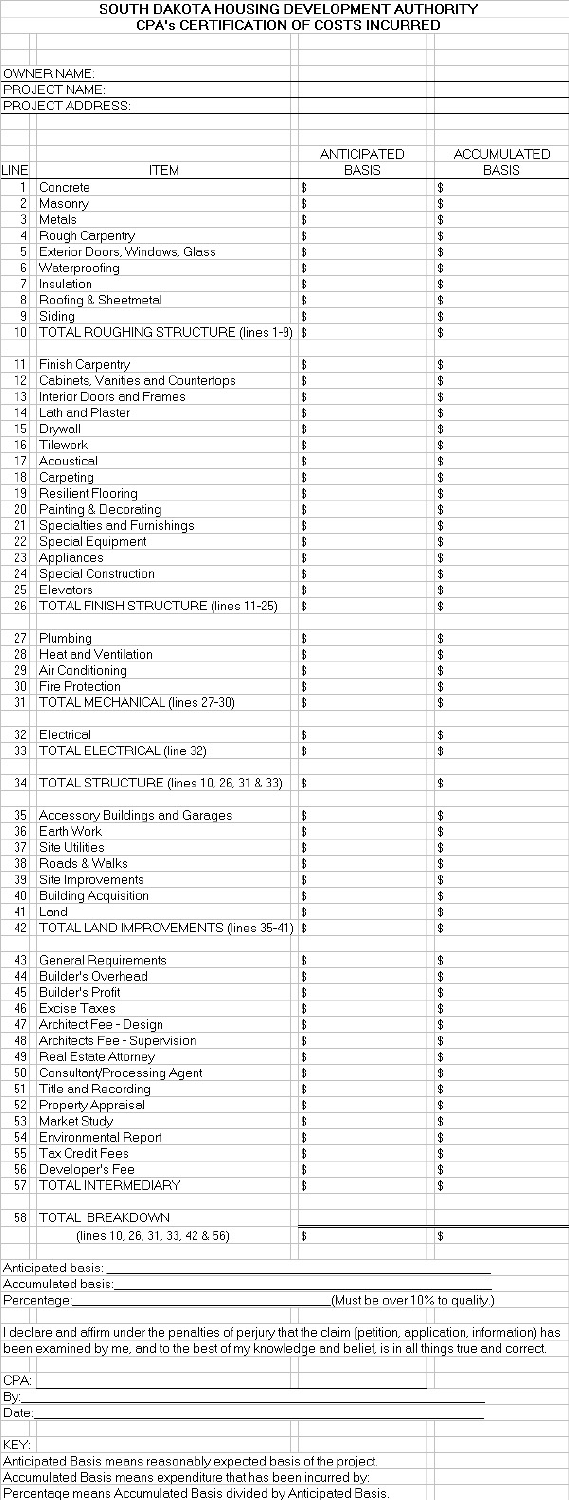## **SOUTH DAKOTA HOUSING DEVELOPMENT AUTHORITY OWNER'S TEN PERCENT COST CERTIFICATION**

Project Name: \_\_\_\_\_\_\_\_\_\_\_\_\_\_\_\_ Project Address: **Example 20** For all the set of  $\alpha$ 

Under penalties of perjury, I certify that I am the owner of the above referenced project. The supporting documentation attached by this reference will provide evidence of ownership (must be a written attorney's opinion).

Under penalties of perjury, I further certify that by \_\_\_\_\_\_\_\_\_\_\_\_\_\_\_\_\_\_\_20\_\_ , I had incurred costs of more than 10% of the anticipated basis for the above named project. The supporting documentation (LIHTC Form 13) attached by this reference will indicate those costs.

Under penalties of perjury, I further certify that the above named building(s) qualified for and is entitled to, based on the representations herein, the Housing Tax Credit received.

I declare and affirm under the penalties of perjury that the claim (petition, application, information) has been examined by me, and to the best of my knowledge and belief, is in all things true and correct.

| <b>OWNER:</b> |  |
|---------------|--|
| BY:           |  |
| . .           |  |